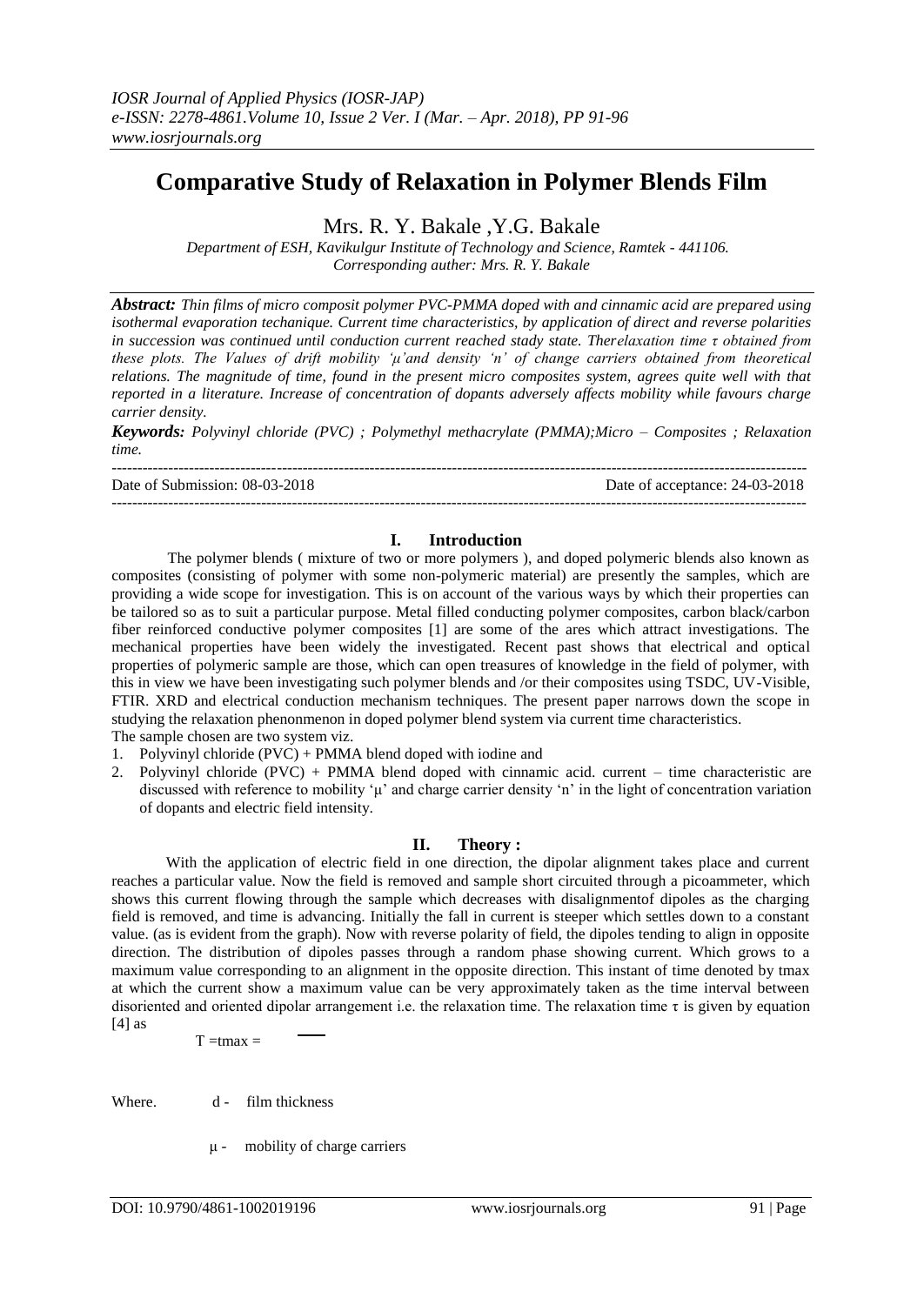v - voltage applied

The charge carriers density n. can then be calculated from equation.

 $J = nq\mu E$ 

 $E$  – being the electric field intensity v/d Q – charge on carriers

## **III. Experimental details :**

## **3.1 Preparation of sample :**

The polyvinyl chloride (PVC) of standard grade product supplied by Polychem Industries. Mumbai and polymethylmathacrylate (PMMA) supplied by Dental Product of India Ltd. Mumbai were used for the study. The two polymers PVC (1.5gm) and PMMA (0.5gm) were taken in the ratio of 3.1 by weight 1.5gm of PVC in 20ml of tetrehydrofuran (THF) and 0.5gms of PMMA in 10ml of THF were dissolved separately. Afterallowing them to dissolve completely the two solution were mixed together. Iodine and cinnamic acid were taken in the percentage weight (0.2 %) was dissolved 15ml THF to produce iodine and cinnamic acid solution were later mixed with uniform solution of PVC and PMMA. The total volume of solvent was kept constant at 35ml. The solution was heated at constant temperature 333K for two hours to allow polymers to dissolve completely to yield as homogenous solution.

The films were prepared by pouring this solution on a thoroughly cleaned optically plane glass plate kept floating in a pool of mercury at a constant temperature (313K). In this way films was prepared by isothermal evaporation technique [2.3]. The film was subjected to 12hrs heating at constant temperature 323K and another 12 hours at room temperature to remove the traces of solvent. Finally the film was removed from glass plate. It was cut into small pieces of suitable size, which were washed with ethyl alchol to remove the surface impurities.

#### **3.2 Thickness measurement :**

The thickness of the sample film was measured at the edge, by a compound microscope with an acculometer with a least count of 13μm and 3.3μm at the magnification of 1:10 and 1:100 respectively. The film thickness is 80μm

#### **3.3 Electrode coating :**

Electrode coating on the film was done with quick drying silver paste using a mask of circular aperture of diameter 2.4cm.

## **3.4 Electret Preparation :**

The sample was mounted into the sample holder. The polarising field Ep was maintained for 30 min between two faces at temp 333K. The electric field across the sample was removed & the sample was short circuited for 15 min to remove the stray charges by wapping the sample in a conducting aluminium foil. The electrets were prepared at differentpolarizing field i.e.  $Ep = 37.5 \text{kv/m}$ ,  $75 \text{ kv/m}$ ,  $112 \text{kv/m}$  150kv/m & 180kvm respectively at temp 333k

## **IV. Current – time measurements :**

After electrets preparation current – time measurement are carried out at a fixed field strength, with different dopant concentrations of the polymer blends.

I] The sample film, metalized on both sides, is charged by application of dc (direct) field at an elevated temperature of 60 °C (333K). The field is removed and the sample is short circuited through a Picoammeter and the discharge current is noted at regular intervals of time, unit the current show almost a consatant value.

II) Then the sample film is recharged with same dc field but with reverse polarity at same temperature 333k for same time. The field ( with reverse polarity ) is removed and sample is short circuited through picoammeter and again the discharge current is noted to regular interval of time until the current shows almost constant value .

On reversing the polarity the current increases to a maximum value and then gradually falls until is shows almost constant value. This time interval during which current become maximum is denoted by tmax is approximately the relaxation time τ.

Step I and II are repeated for different field, Strengths and for each field strength time tmax ( $\tau$ ) is noted.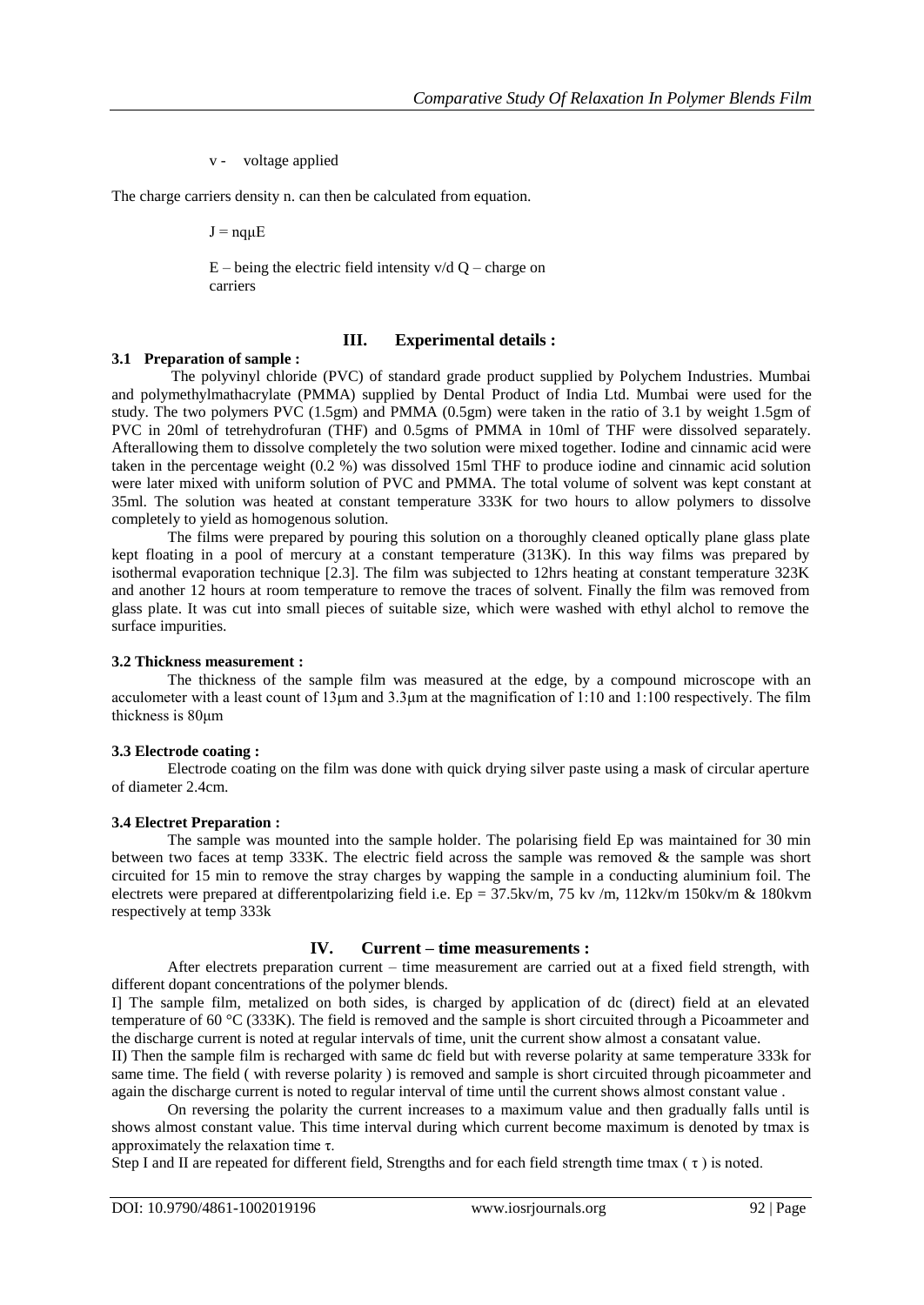## **V. Result an discussion :**

The relaxation time in the range of seconds, observed in the present case figure  $(1 \& 2)$  can be explained on the basis of consideration given below.

The sample material namely a polyblend ( mixture of two polymers ) [5] doped with dopant like iodine/cinnamic acid. There by making up a composite [5] consisting of a polymer with some non-polymeric material. Here the polyblend is a mixture of PVC and PMMA.

It is well known that both these polymers are polar molecules with dipole moments of 1.73D and 1.33D [6] enhancing the probability of having a polar polyblend. The dopant added CA. is an unsaturated aromatic acid (C6H6 - CH=CH-COOH). Due to high degree of unsaturation in the side chain, CA can readily from C.T complexes when doped with PMMA [7]. The benzene ring of CA bears and unsaturated carboxylic group (- COOH) in the side chain. The carboxyl carbon in the carboxylic group due to its high electronegativity makes the entire molecule partially polar one.

The other dopant namely iodine. Due to its strong electron withdrawing nature, pulls out electronic charge from the conjugated chain rendering a resultant positive charge stabilized by its delocalization over a section of ( $-CH = CH$ )n chain. This positive charge can be considered as the mobile positive whole, which moves and transfers electric charge.

Further polymers like polyvinylchloride whose polar group are arranged very closely along the chain have kinetically rigid chain and this leads either to increase in potential barrier or to steric hindrance to rotation. Polymers like PVC and PMMA have low kinetic flexibility [8].

Thus the blend sample PVC-PMMA doped with CA/I is expected to be of a long chain molecule embedded in the surrounding sea of molecules, will be experiencing interaction with neighbours and experiencing steric hindrance to rotation, hence such a value of relaxation time not be out of expectation. The values of relaxation time  $\tau$  for same polymeric materials change within a rang of to seconds as temperature drops [9] Abd E1-Kadar et al [4], while studying the electrical and optical properties of polyvinyl alcohol thin films dopedwith metal salts, have observed the relaxation time to be in the range of seconds. The order of relaxation time arrived at here, in case of the doped polymeric blends is in good agreement with the preported values in the literature.

In case of iodine as dopant, for each field intensity E, charge carrier density 'n' increases and mobility μ decreases which is shown in figure  $(3 \& 4)$  with increasing dopant concentration. It is evident that with increasing dopant concentration the charge carrier density should obviously increase, at least marginally.On the contradrary the thermal motion of moleculer segment and increasing dopant centers coming in the path of charge carriers creates of struction to there motion there by affecting mobility adversely.

Cinnamic acid used as dopant. Shows (in figures  $5 \& 6$ ) approximately a similar behavior for electric field intensity 112kV/m to 180kV/cm. For lower field of 37kV/m and 75kV/m the mobility is found to increase to a maximum value at 0.6% concentration and then falls as concentration further increases to 1% at lower fields the dopant centers do not cause much hindrance to the motion of slower moving charge carriers, thereby allowing the mobility to shows a marginal rise.

Since polymers have a wide set of relaxation times, that conform to the regroupings of chain units and chain regions ( consisting of different units), the relaxation times determined from empirical formulation should be regarded as average relaxation times. Relaxation in polymers involves a larg number of simultaneous processes proceeding at different value i.e. at different relaxation times.

#### **Acknowledgement**

The authors are extremely thankful to Dr. V.G. Thakre, Principal, Shri. Shivaji Science College. Amravati for providing necessary laboratory facilities during the course of this work. The authors also wish to put on record sincere thank to Principal Dr. B Ram Rathan Lal and Dr. K. Vijayamohan Prof. and Head, Department of ESH Kavikulguru institute of Technology and Science, Ramtek for there support and Encouragement.

#### **References**

- [1]. E M Dannemberg, *Rubber Chem. Technol***48**,410(1979)
- [2]. A Narayan and H P Singh, *Indian J. Pure & Appl. Phys***29**,814-816 (1991)
- [3]. R. Bahri and R K Seth, *Indian J.Pure & Appl. Phy .***35** 104 108 (1999)
- [4]. F H Abd EI kedar , W H Osman , H S Ragab, A M Shehap, M S Rizk and M A F Basha, *J. Polym Mater***21**,49-60 (2004)
- [5]. P Bahadur and N V Shahtre "*Principals of polymer Sciences*" 2<sup>nd</sup>edition 16 (2005)
- [6]. A Tager. *Physical properties of Polymers* MIR Publishers ( Moscow) , 2nd ed 330(1978)
- [7]. N G Belsare , 'Electrical conduction in mixed polymers and their electrets'. Ph. D thesis (Amravati University, Amravati 1998)
- [8]. A Tager, *Physical Propertise of polymers* MIR Publishers (Moscow). 2nd ed 107 (1978)
- [9]. A Tager, *Physical Prperties of polymers* MIR publishers (Moscow) 2nd ed 197 (1978)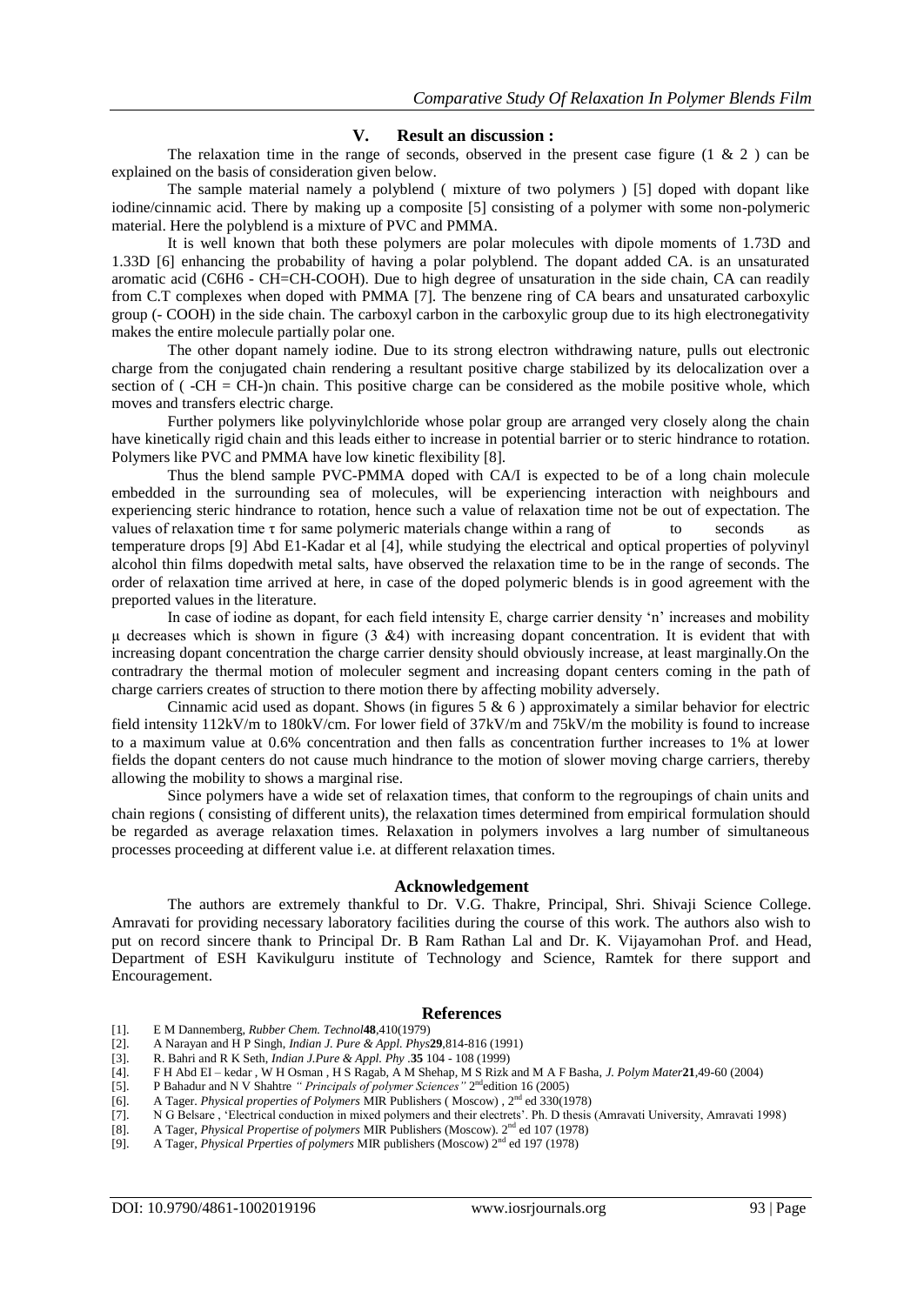



Figure 1: Current- time curves for Iodine doped samples

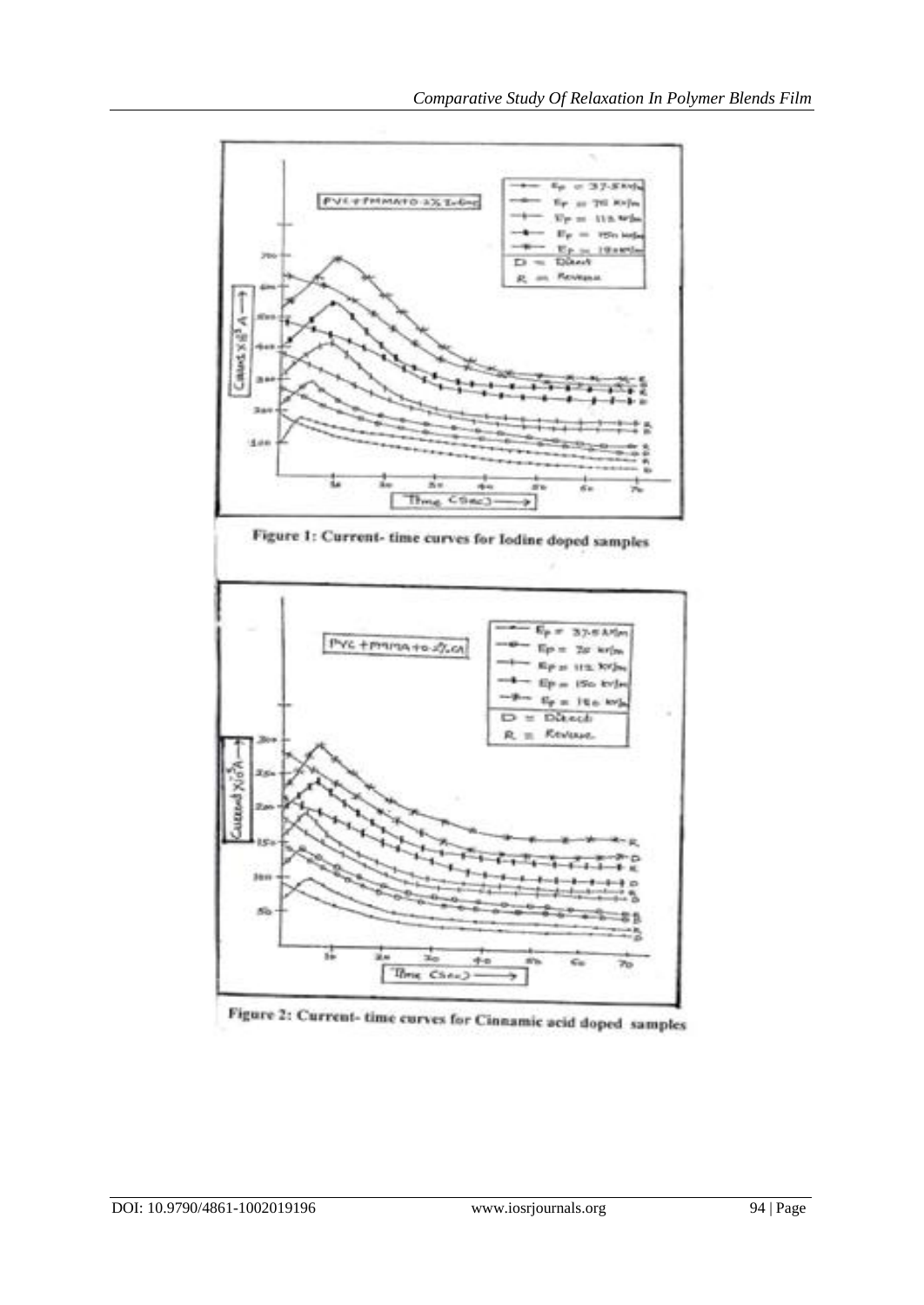

**Figure 3:** Electrical field strength  $(E_p)$  versus mobility  $(\mu)$  curves for Iodine doped Samples



**Figure 4:** Electric field strength (Ep) versus charge carrier density (n) curves for Iodine doped Samples